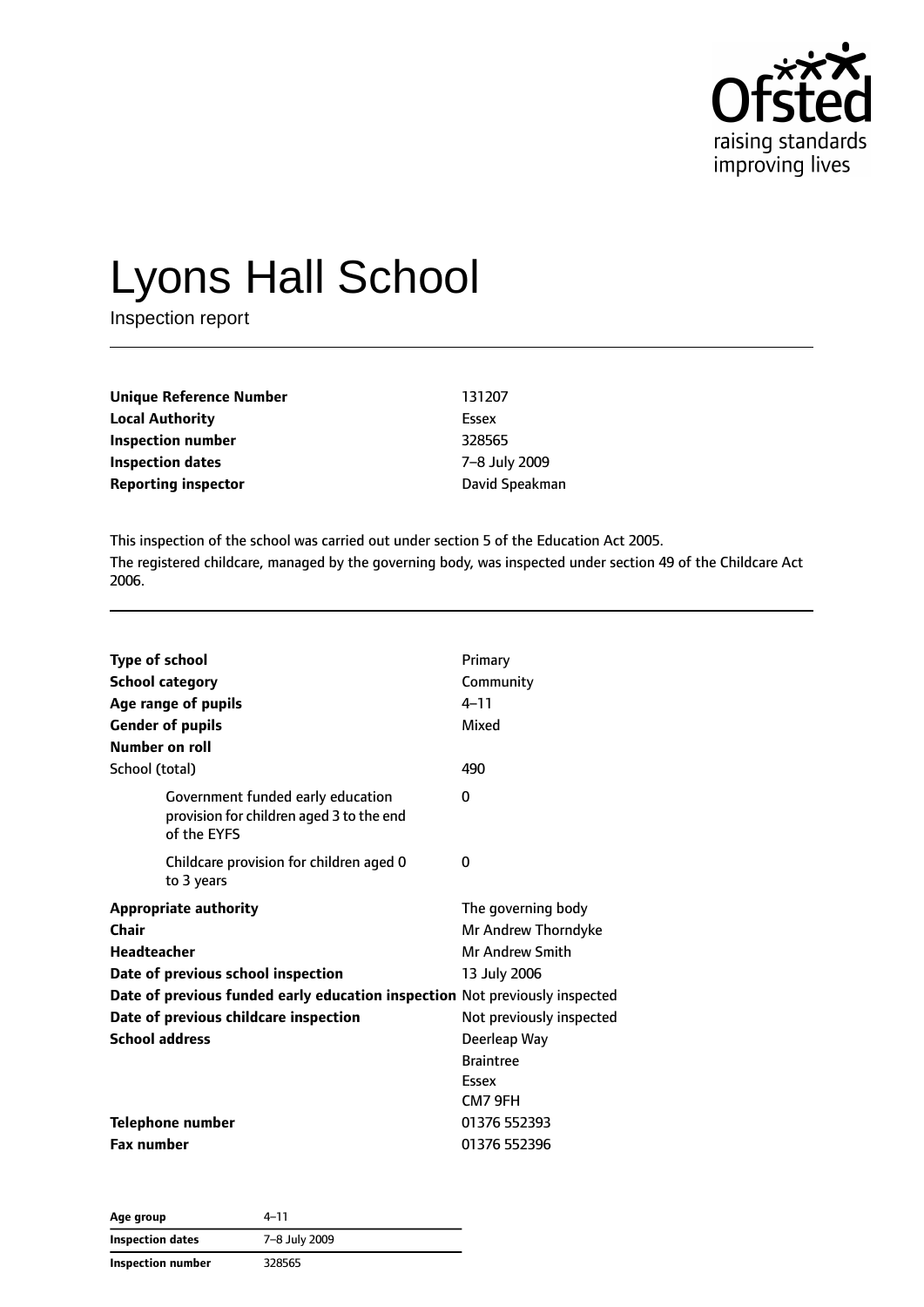.

<sup>©</sup> Crown copyright 2009

Website: www.ofsted.gov.uk

This document may be reproduced in whole or in part for non-commercial educational purposes, provided that the information quoted is reproduced without adaptation and the source and date of publication are stated.

Further copies of this report are obtainable from the school. Under the Education Act 2005, the school must provide a copy of this report free of charge to certain categories of people. A charge not exceeding the full cost of reproduction may be made for any other copies supplied.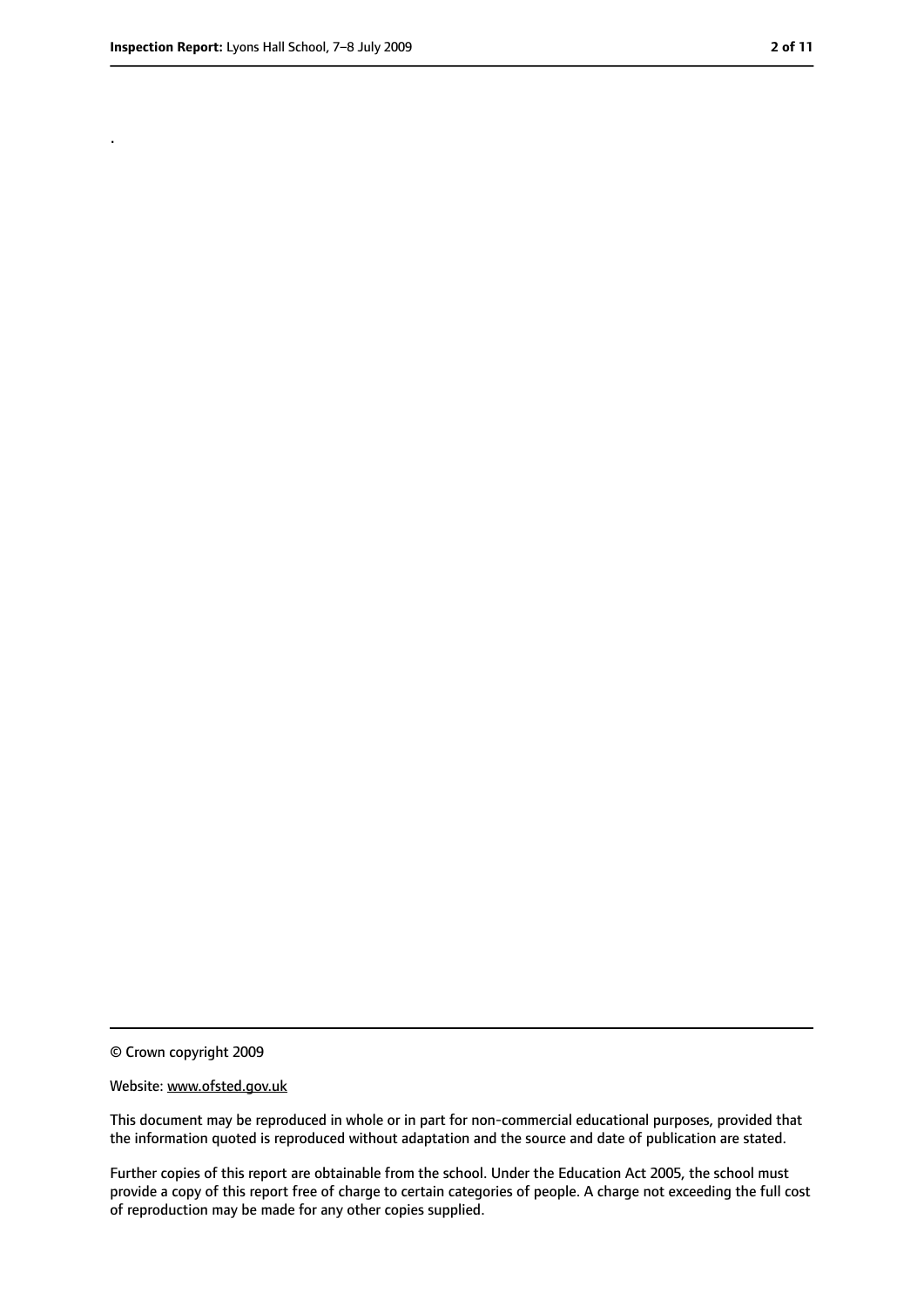# **Introduction**

The inspection was carried out by three additional inspectors.

## **Description of the school**

Lyons Hall is a much larger than average school. Children join the Early Years Foundation Stage at the beginning of their Reception Year. The proportion of pupils eligible for free school meals is below the national average. The percentage of pupils with learning difficulties and/or disabilities, including pupils with a statement of special educational needs, is similar to that found nationally. Most of these needs relate to specific learning difficulties, or pupils' speech and communication. Most pupils are from White British backgrounds, but a significant number come from a range of minority ethnic backgrounds and have English as a second language. The school is currently in the process of reducing the number on roll.

#### **Key for inspection grades**

| Grade 1 | Outstanding  |
|---------|--------------|
| Grade 2 | Good         |
| Grade 3 | Satisfactory |
| Grade 4 | Inadequate   |
|         |              |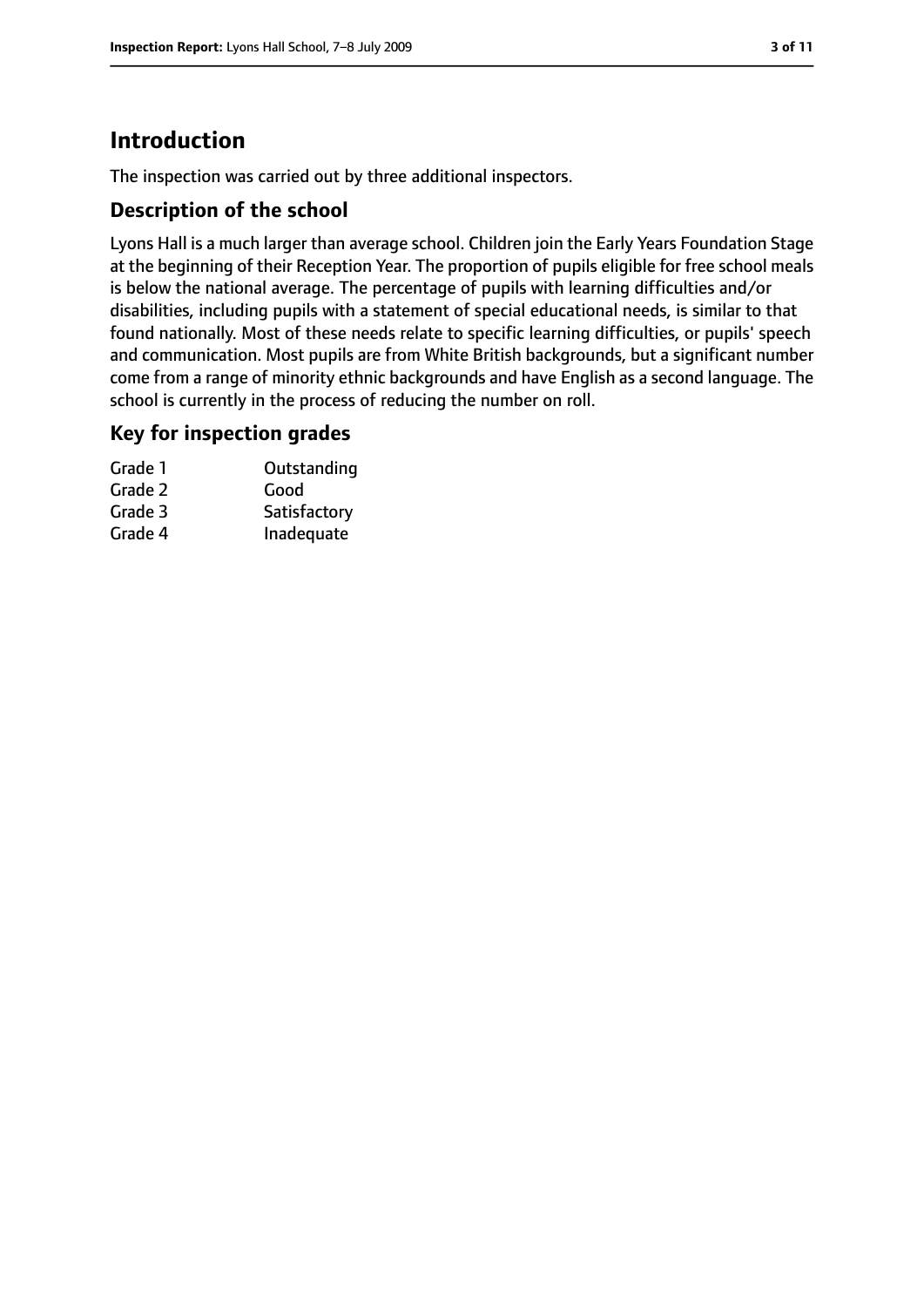# **Overall effectiveness of the school**

#### **Grade: 1**

Lyons Hall is an outstanding school, which has experienced continuous rapid growth and improvement over recent years. 'An excellent school and we are lucky to have it in our area' and 'Since the headteacher joined, the school has gone from strength to strength every year' sum up the overwhelming support of parents who responded to the parent questionnaires. There is an established pattern of well above average standards by the end of Year 6, now sustained over time. The headteacher, working in very successful partnership with the deputy headteacher, members of the senior leadership team and governors have developed exceptionally rigorous and effective checking procedures to monitor performance. Nothing less than personal best is acceptable. This attitude has been adopted by all who work and learn in the school, adults and pupils alike. All strive hard to achieve their very best and have grown to set demanding challenges for their own individual performance. Working in this culture of high expectation means that the quality of education provided is outstanding. Pupils at all levels of attainment, including those with learning difficulties and/or disabilities, those who find learning easy and those from minority ethnic backgrounds, achieve exceptionally well due to the outstanding teaching and learning. Teachers maintain high expectations of pupils' achievement but an examination of pupil's exercise books shows some inconsistency in how staff promote handwriting and presentation of work.

As well as making excellent progress in their academic studies, pupils develop into mature and well-balanced young people. Their personal development is outstanding. Pupils are given lots of responsibility. For example, they are helped and encouraged to initially find solutions to any difficulties for themselves. The school has excellent procedures in place to help pupils think things through and reflect on their experiences in a mature and positive manner. Pupils do this very well. The school code of conduct, 'be kind, be safe be responsible' guides their approach to learning and to each other. As a result, they are able to reflect on issues in a mature way that adds to their confidence and self-esteem.

Pupils know a great deal about their own preferred learning styles. Groups are regularly consulted, being given the opportunity to evaluate lessonsfrom the pupils' perspective. Sensible and thoughtful answers to teachers' questions provide a valuable insight into the effectiveness of lessons and how learning can be improved. Pupils' views make a significant contribution to the drive to constantly develop teaching and learning styles. They also help the way pupils are encouraged to understand about and take responsibility for their own learning. They speak confidently about their learning and the progress they are making.

There is a very strong sense of teamwork, where all strive to ensure the very best for all pupils. Outstanding leadership and management has ensured that teachers, teaching assistants and administrative staff all have the skills they need to perform to a high level of competence. The rate of past improvement has been considerable and there are highly effective processes to monitor and evaluate school performance. Together with the determination to accept only the best, this means the school has an excellent capacity to make even further improvement.

## **Effectiveness of the Early Years Foundation Stage**

#### **Grade: 1**

Children settle happily into the Reception classes. Staff know a great deal about the children before they start school because there are good arrangements for parents and children to visit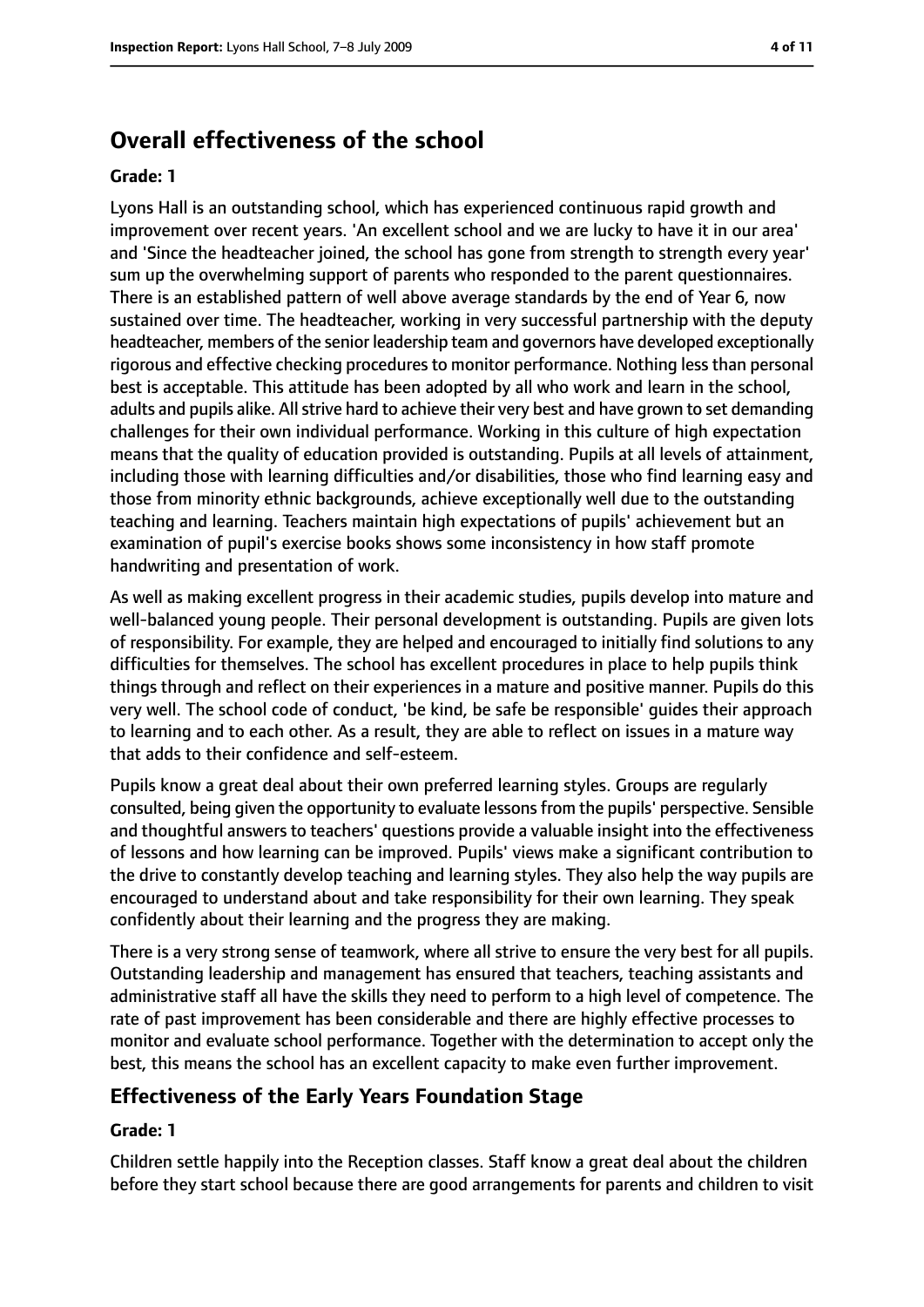beforehand and staff visit local nurseries and playgroups. Children soon become confident with classroom routines. There is a secure and challenging environment where children are encouraged to make choices, develop self-confidence and independence. Children are looked after with the utmost care and attention. Teaching is outstanding. Literacy and numeracy skills are taught very well. Children are expertly taught letter sounds and names and other skills to develop early writing and reading are also taught very effectively. Adults make careful observations of what children can do and then plan work that is matched to their interests and learning needs. There is a good balance between activities directed by adults and those chosen by children. The extremely stimulating outdoor learning environment is used to great advantage, with children given excellent opportunities to explore and discover. Meaningful links between areas of learning are consistently planned to enable children to practise their skills when working outdoors. Transition arrangements from Reception to Year 1 are good and this helps to ensure children continue to learn successfully. The Foundation Stage team leader manages staff exceptionally well and all adults work very effectively as a team. Parents are welcomed warmly into school and encouraged to contribute to their children's learning.

## **What the school should do to improve further**

- Promote the development of pupils' handwriting, with uniform consistency in order to:
- Progressively develop a cursive style of handwriting as pupils move through the school.
- Ensure that pupils present their work neatly at all stages and in all subjects.

# **Achievement and standards**

#### **Grade: 1**

Children start school with skills that are below the expected level for their age, particularly in communication and calculation. Reception children achieve exceptionally well in all areas of learning and this year, most will exceed expectations for their age by the end of the Reception Year. This excellent progress continues through both Key Stages 1 and 2 and standards are steadily rising. Attainment at the end of Year 2 in reading, writing and in mathematics is now just above average, representing very good progress for this cohort. Attainment at the end of Year 6 is rising at a pace much greater than seen in many schools. In 2005, test results were below average in all subjects. Since then, the improved quality of education has resulted in well above average results being sustained over the last two years. Targets for 2010 are even more challenging. Inspection evidence indicates that the current Year 5 will achieve, if not exceed their targets, confirming the sustained high standards. Not only are standards in English, mathematics and science well above average, but high standards are evident in a whole range of other subjects, including information and communication technology, modern foreign languages, creative subjects (music and art) and physical education.

# **Personal development and well-being**

## **Grade: 1**

Pupils are very proud of their school and they enjoy their time there. Attendance is above average. Their spiritual, moral, social and cultural development is outstanding. Pupils feel safe and secure and know who to approach if they have a concern. Behaviour in lessons and around the school is exemplary. There are many opportunities for pupils to contribute to school life. School council meetings, an 'Eco' committee and the possibility of becoming librarians or reading monitors for the younger children help pupils make a strong contribution to school life. Additionally, they are able to become monitors in class and older pupils become 'Lyon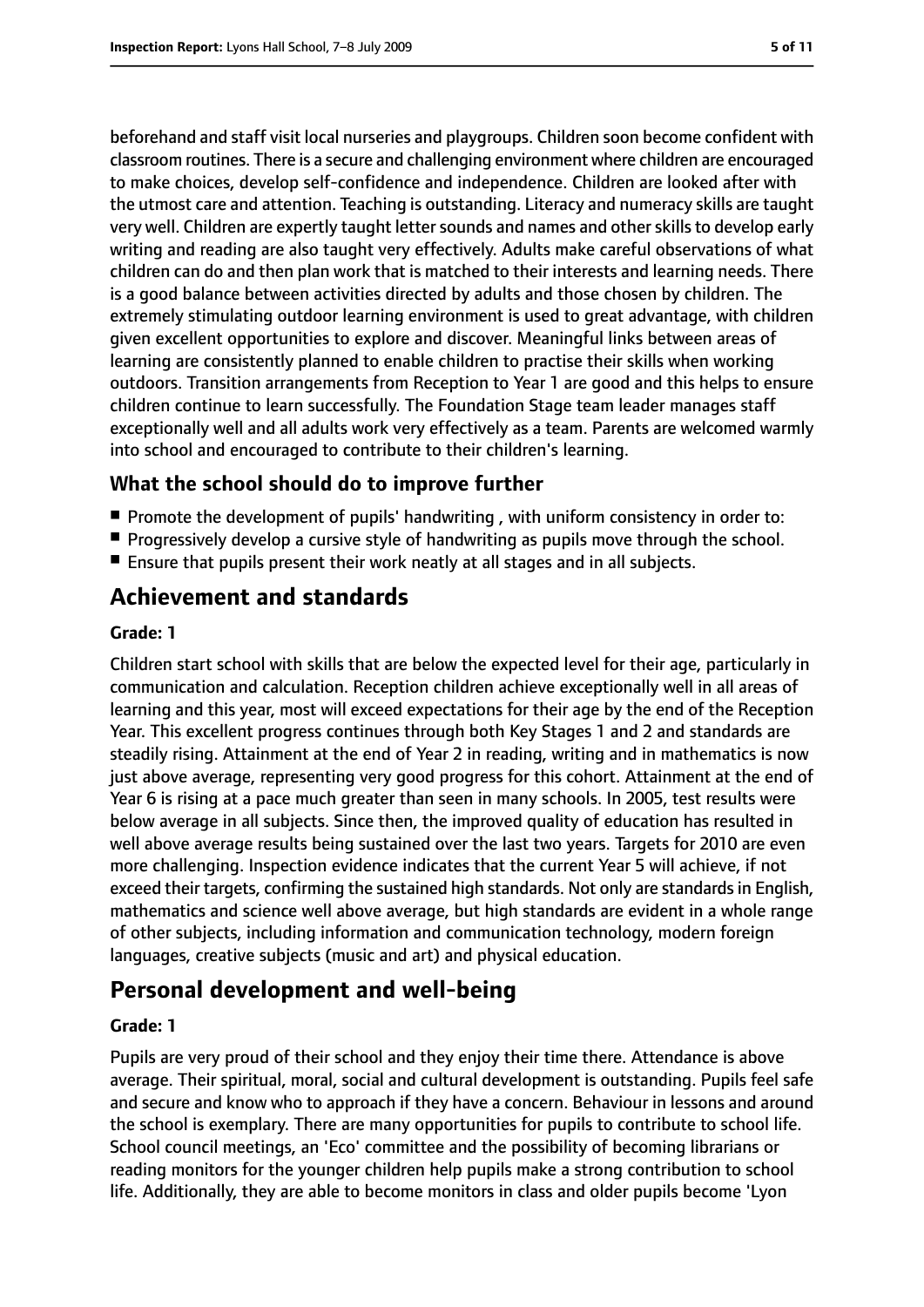Leaders'. Here, they look after the younger ones at play time, organising games and activities when appropriate. Pupils know how to stay healthy. They eat healthily and enjoy a wide range of sports and outdoor activities such as gardening and golf. Pupils develop an excellent understanding of what it is like to live in other cultures. They take part in several fund raising activities and a number of charitable events to support pupils from overseas. Pupils show great pride in their own and others' achievements. There are regular assemblies where pupils support and praise each other, effectively raising everyone's self-esteem. Pupils are encouraged to show initiative and contribute to school life in a way that prepares them exceptionally well for their future lives and school careers.

# **Quality of provision**

## **Teaching and learning**

#### **Grade: 1**

Teaching and learning are excellent because teachers know their pupils very well and plan exciting lessons that challenge and motivate their classes. Pupils experience very skilled, enthusiastic teaching, which, because of its consistency, contributes significantly to high achievement. Relationships are very good and this promotes enthusiasm for learning. Pupils are given the skills to evaluate and improve their work. Investigations, first-hand practical and creative experiences, group work and the opportunity to share and discuss ideas are all given consistent emphasis. Classrooms are all well organised for learning. Teachers work hard to create bright, colourful environments with attractive displays that include useful learning prompts. Books are marked carefully and often show pupils what they need to do to reach the next steps in learning. However, a minority of teachers are less effective in helping pupils understand how they should improve their handwriting and the presentation of their work. Those who need extra help with their learning are very well supported. The work of teaching assistants is particularly well targeted. They are very well briefed and extremely effective in both challenging and supporting pupils.

## **Curriculum and other activities**

#### **Grade: 1**

The curriculum is outstanding. Literacy, numeracy and information and communication technology skills are firmly embedded across all subject areas and used innovatively to interest and stimulate pupil's learning. The school ensures that pupils identified as needing extra support, or further challenges, are catered for exceptionally well through a wide range of support strategies. The school provides a very rich curriculum by offering a breadth of learning opportunities that takes it well beyond National Curriculum requirements. There are excellent arrangements to develop pupils' personal, creative and physical skills through the wide range of opportunities for them to engage in sporting activities and musical performance. European languages are taught from a very early age and pupils can learn French from the Early Years with Spanish taught in Year 2 and in an after school club. The curriculum is planned to make secure and meaningful links between subjects, which adds relevance, interest and enjoyment to learning. Mini enterprise weeks are a favourite activity and help children to develop skills and knowledge which help develop their future economic well being. An exciting and extensive range of visits and visitors and highly effective links with other schools add greatly to learning opportunities. The wide range of excellent enrichment activities and after school clubs is well attended and pupils speak positively about these.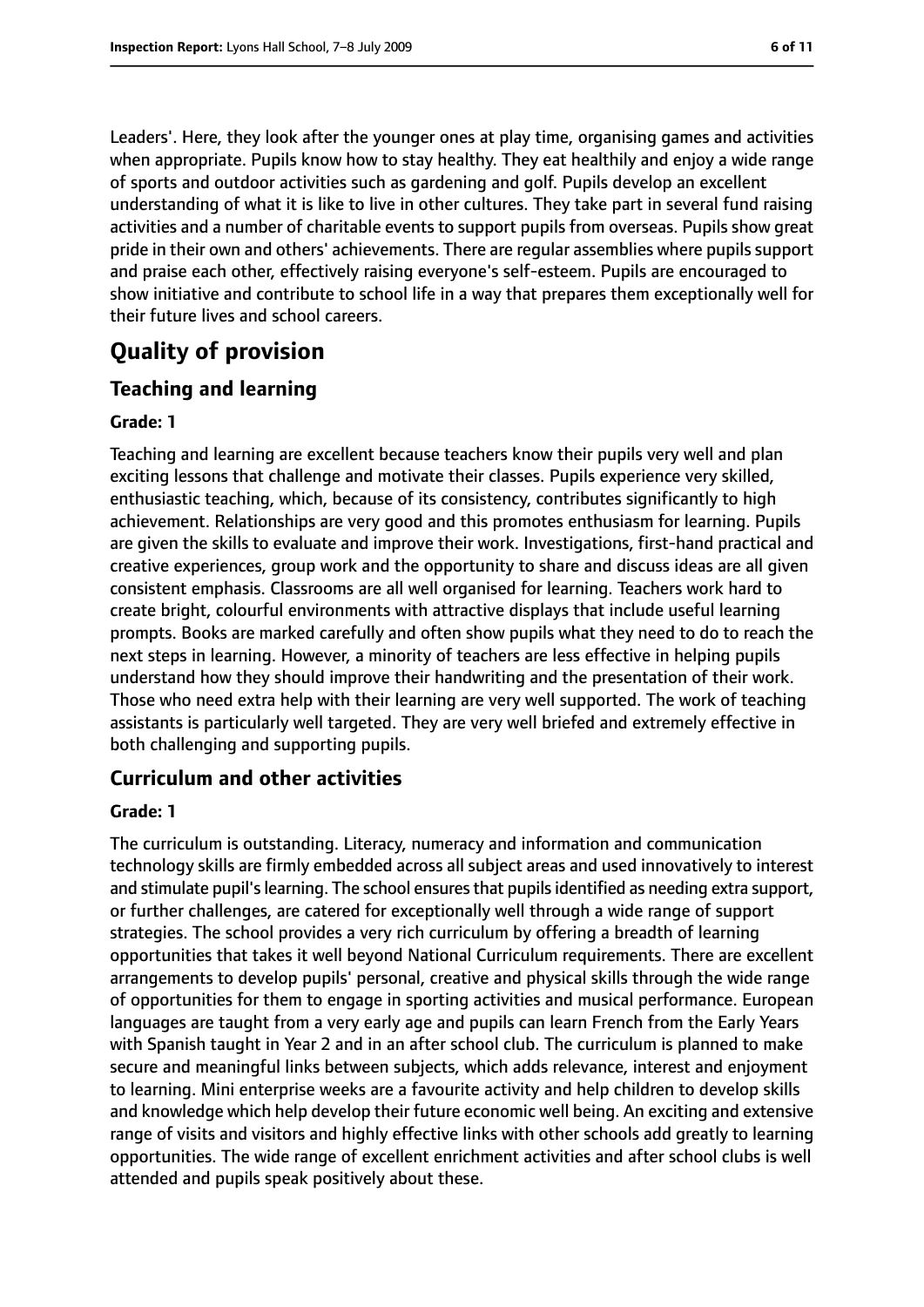## **Care, guidance and support**

#### **Grade: 1**

The staff display a high level of commitment to the care and support of all pupils; this is also true in the breakfast club. This makes a significant contribution to their excellent academic achievement and personal development. Each pupil's progress across all subjects is very carefully tracked. Using this information, staff quickly identify pupils in need of support and those who would benefit from having their work extended or learning accelerated. Pupils know how well they are doing and what they should be aiming for. Support for pupils with specific needs, whether these are emotional, behavioural or any other difficulties in learning is outstanding. This includes providing for those with particular gifts or talents. Arrangements for the safeguarding of children and staff are firmly in place and regularly monitored to ensure that the school environment is safe and secure. The school works closely with parents and carers. The strong links with the local secondary school ensure that transition from primary to secondary is well managed and pupils are confident and well prepared.

# **Leadership and management**

#### **Grade: 1**

The headteacher and deputy headteacher are exceptional leaders. They have successfully built a team of highly skilled teachers, teaching assistants and other support staff who all ensure effective learning as a principal focus. They all work very well together to constantly evaluate and improve school performance. Leadership roles are clearly defined and all staff contribute to putting into practice the shared vision of the school's direction and priorities. The facilities manager and administrative staff oversee the day to day routines of the school in a highly competent manner. As a result, the headteacher and deputy headteacher are free to focus their attention on maintaining the highest possible quality of education. Governors play a very important role in leadership and management. Under the strong and highly focused guidance of the chair, they monitor key areas of school development, including priorities in the school improvement plan. They support the school very well, whilst still holding staff to account for their performance.

The school promotes community cohesion exceptionally well. The senior leadership team and governors have fully audited where the school stands in relation to the local, national and global communities. The school has established a strong working partnership with parents, who have very high opinions of what the school is doing for their children. There are excellent links with the local community, using these to develop pupils' skills to prepare them for their future economic well-being. Through the links with Africa, pupils are aware of their role in the wider world and the different lifestyles of others.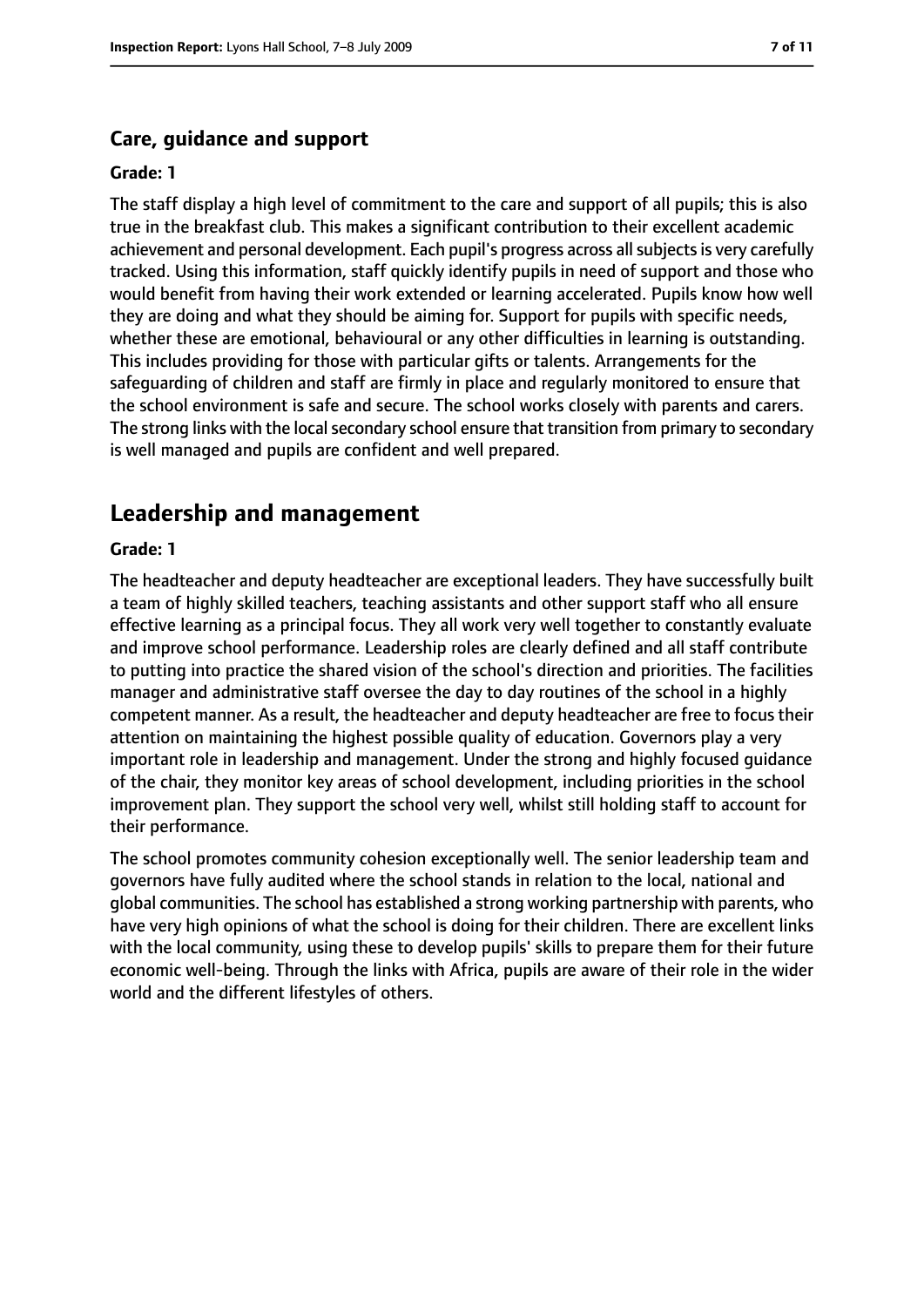**Any complaints about the inspection or the report should be made following the procedures set out in the guidance 'Complaints about school inspection', which is available from Ofsted's website: www.ofsted.gov.uk.**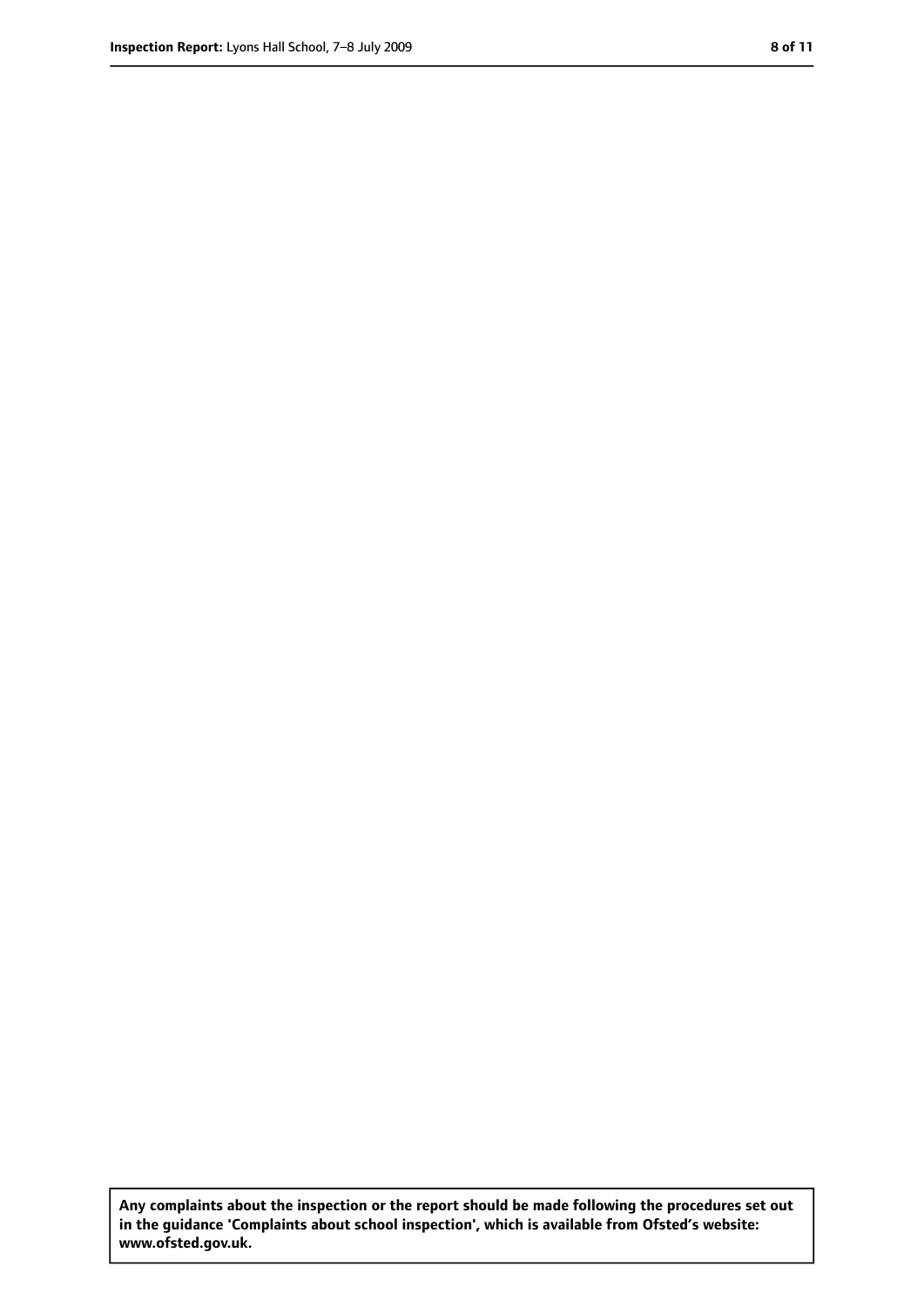# **Inspection judgements**

| key to judgements: grade 1 is outstanding, grade 2 good, grade 3 satisfactory, and ا | <b>School</b> |
|--------------------------------------------------------------------------------------|---------------|
| arade 4 inadeguate                                                                   | Overall       |

#### **Overall effectiveness**

| How effective, efficient and inclusive is the provision of<br>education, integrated care and any extended services in meeting the<br>needs of learners? |     |
|---------------------------------------------------------------------------------------------------------------------------------------------------------|-----|
| Effective steps have been taken to promote improvement since the last<br>inspection                                                                     | Yes |
| How well does the school work in partnership with others to promote learners'<br>well being?                                                            |     |
| The capacity to make any necessary improvements                                                                                                         |     |

# **Effectiveness of the Early Years Foundation Stage**

| How effective is the provision in meeting the needs of children in the<br>l EYFS?              |  |
|------------------------------------------------------------------------------------------------|--|
| How well do children in the EYFS achieve?                                                      |  |
| How good are the overall personal development and well-being of the children<br>I in the EYFS? |  |
| How effectively are children in the EYFS helped to learn and develop?                          |  |
| How effectively is the welfare of children in the EYFS promoted?                               |  |
| How effectively is provision in the EYFS led and managed?                                      |  |

## **Achievement and standards**

| How well do learners achieve?                                                               |  |
|---------------------------------------------------------------------------------------------|--|
| $\vert$ The standards <sup>1</sup> reached by learners                                      |  |
| $\mid$ How well learners make progress, taking account of any significant variations $\mid$ |  |
| between groups of learners                                                                  |  |
| How well learners with learning difficulties and/or disabilities make progress              |  |

## **Annex A**

<sup>&</sup>lt;sup>1</sup>Grade 1 - Exceptionally and consistently high; Grade 2 - Generally above average with none significantly below average; Grade 3 - Broadly average to below average; Grade 4 - Exceptionally low.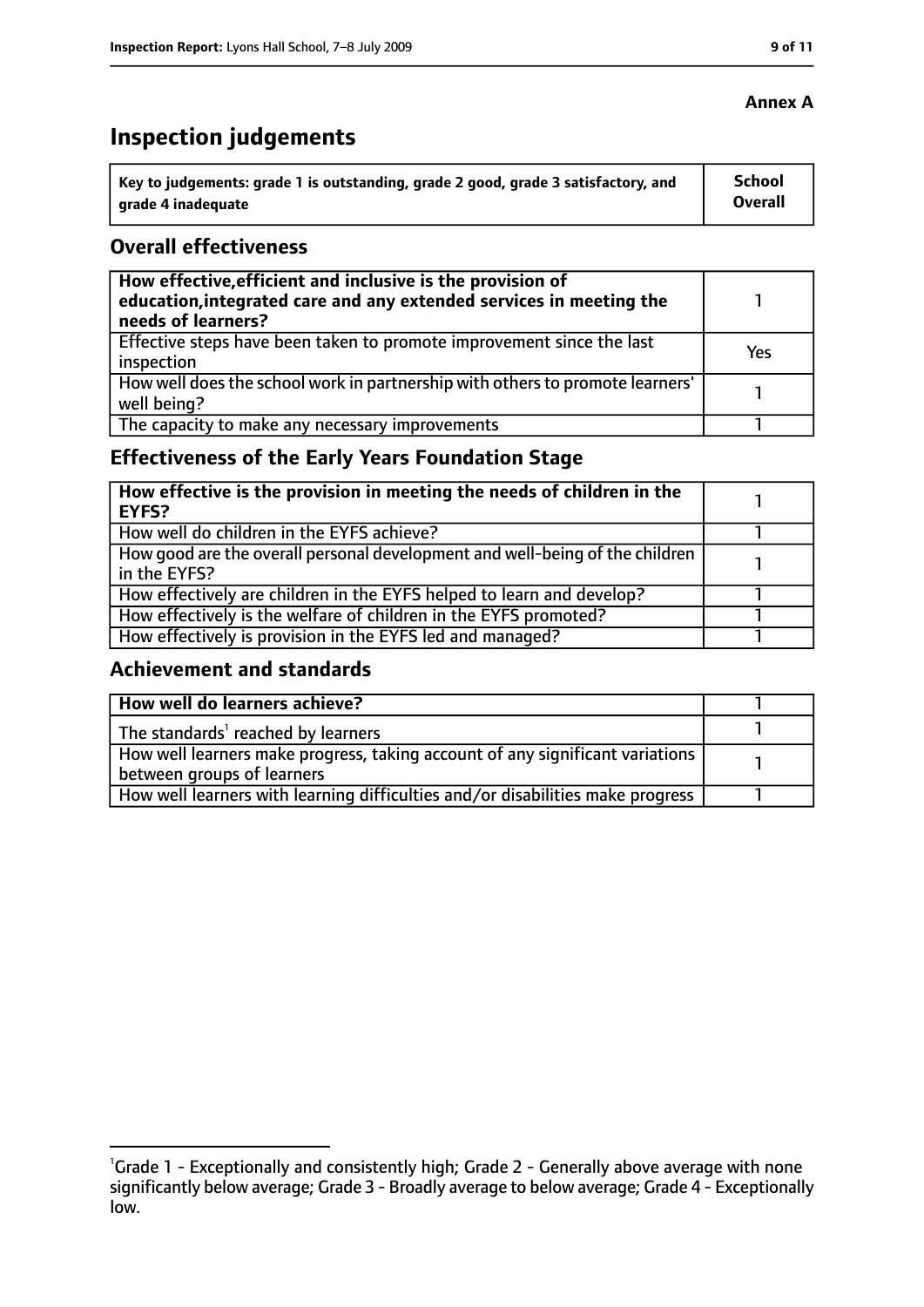# **Personal development and well-being**

| How good are the overall personal development and well-being of the<br>learners?                                 |  |
|------------------------------------------------------------------------------------------------------------------|--|
| The extent of learners' spiritual, moral, social and cultural development                                        |  |
| The extent to which learners adopt healthy lifestyles                                                            |  |
| The extent to which learners adopt safe practices                                                                |  |
| The extent to which learners enjoy their education                                                               |  |
| The attendance of learners                                                                                       |  |
| The behaviour of learners                                                                                        |  |
| The extent to which learners make a positive contribution to the community                                       |  |
| How well learners develop workplace and other skills that will contribute to<br>their future economic well-being |  |

# **The quality of provision**

| How effective are teaching and learning in meeting the full range of<br>learners' needs?              |  |
|-------------------------------------------------------------------------------------------------------|--|
| How well do the curriculum and other activities meet the range of needs and<br>interests of learners? |  |
| How well are learners cared for, quided and supported?                                                |  |

# **Leadership and management**

| How effective are leadership and management in raising achievement<br>and supporting all learners?                                              |            |
|-------------------------------------------------------------------------------------------------------------------------------------------------|------------|
| How effectively leaders and managers at all levels set clear direction leading<br>to improvement and promote high quality of care and education |            |
| How effectively leaders and managers use challenging targets to raise standards                                                                 |            |
| The effectiveness of the school's self-evaluation                                                                                               |            |
| How well equality of opportunity is promoted and discrimination eliminated                                                                      |            |
| How well does the school contribute to community cohesion?                                                                                      |            |
| How effectively and efficiently resources, including staff, are deployed to<br>achieve value for money                                          |            |
| The extent to which governors and other supervisory boards discharge their<br>responsibilities                                                  |            |
| Do procedures for safequarding learners meet current government<br>requirements?                                                                | <b>Yes</b> |
| Does this school require special measures?                                                                                                      | <b>No</b>  |
| Does this school require a notice to improve?                                                                                                   | No         |